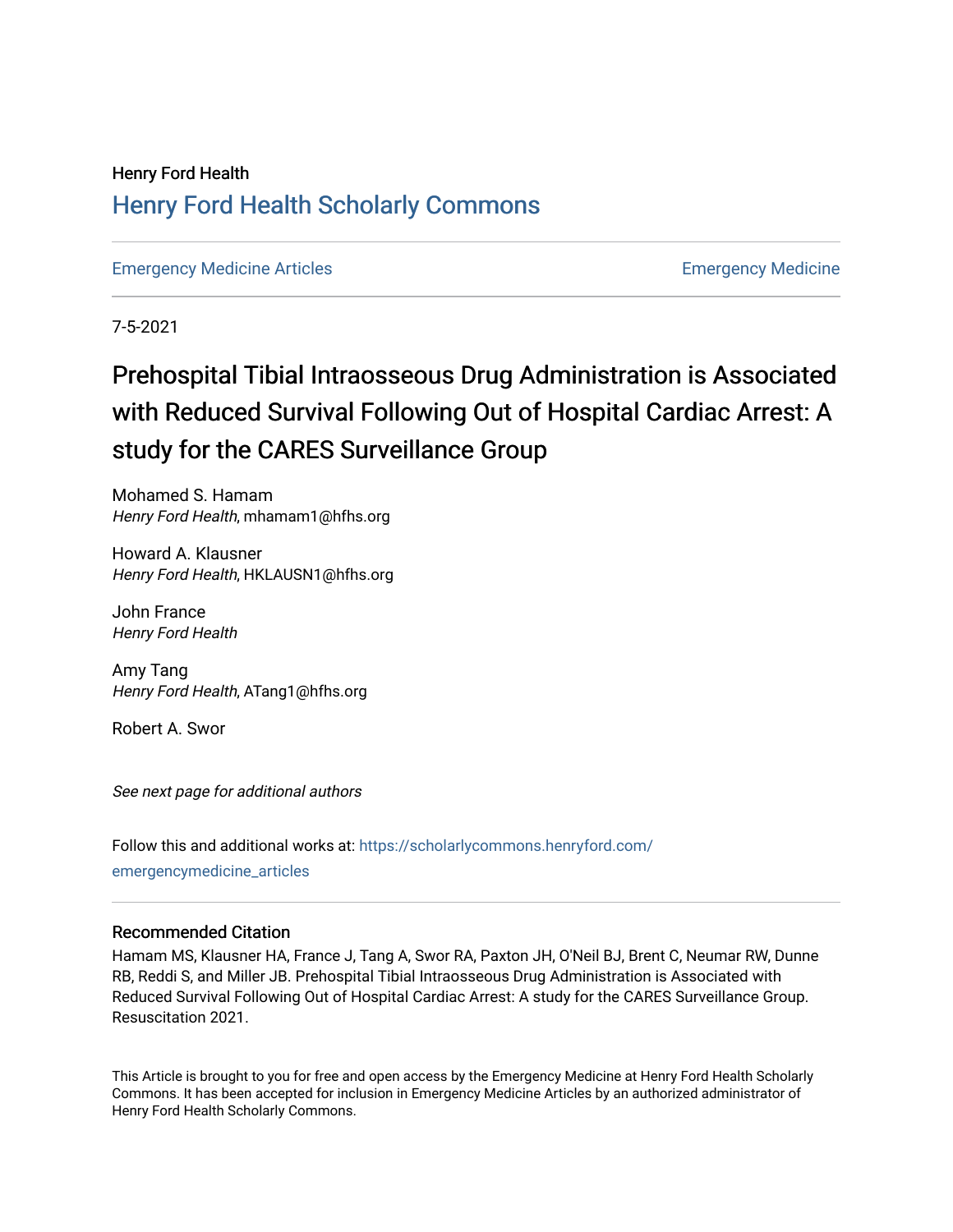### Authors

Mohamed S. Hamam, Howard A. Klausner, John France, Amy Tang, Robert A. Swor, James H. Paxton, Brian P. O'Neill, Christine Brent, Robert W. Neumar, Robert B. Dunne, Swetha Reddi, and Joseph B. Miller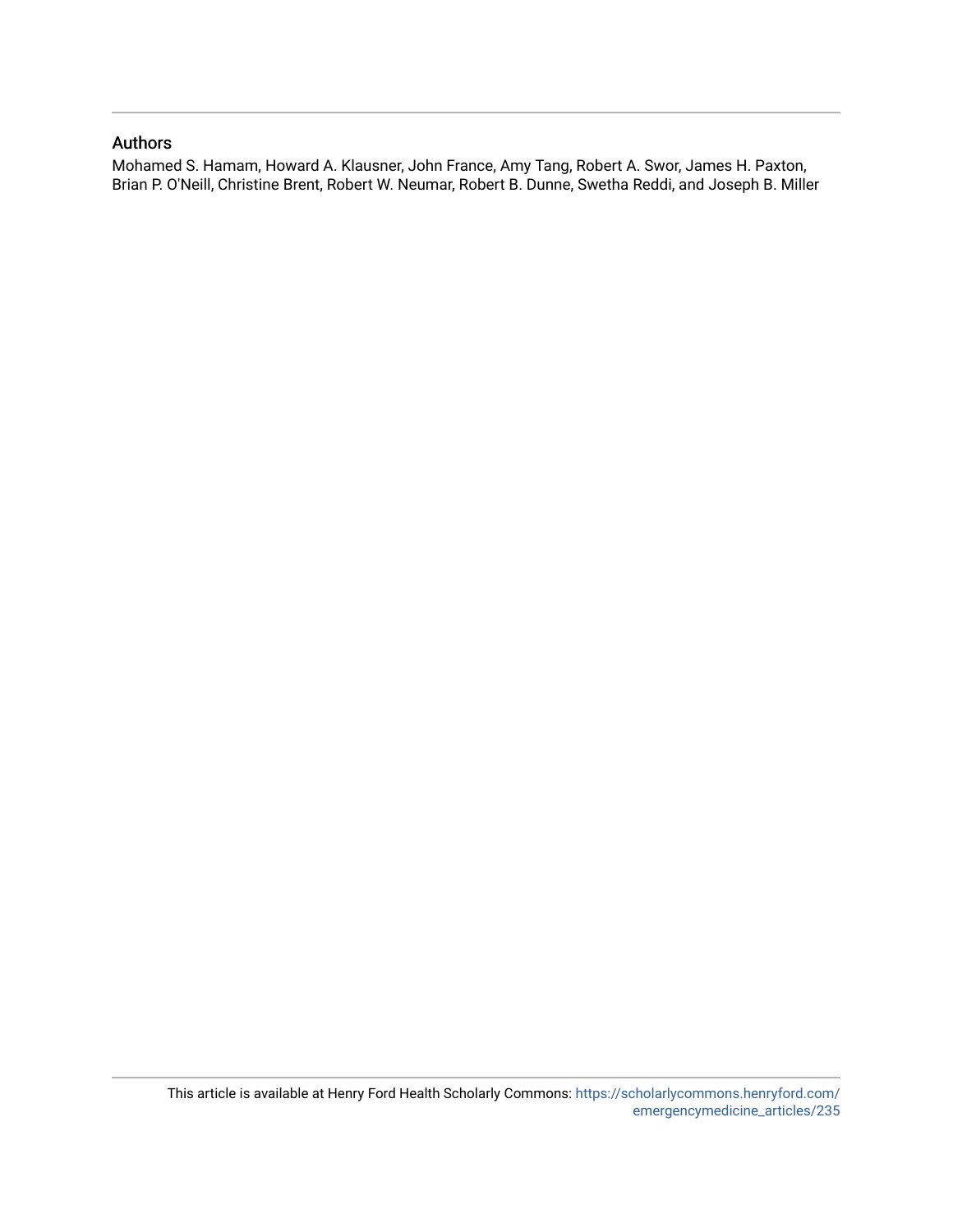# R E S U S C I T A T I [O](https://doi.org/10.1016/j.resuscitation.2021.06.016) N X X X ( 2 0 2 1 ) X X X  $-$  X X X

Available online at [www.sciencedirect.com](http://www.sciencedirect.com/science/journal/03009572)





j ournal home page: [www.elsevier.com/locate/resus](www.elsevier.com/locate/resuscitation) citation

### Clinical paper

## Prehospital Tibial Intraosseous Drug Administration is Associated with Reduced Survival Following Out of Hospital Cardiac Arrest: A study for the CARES Surveillance Group

Mohamed Serhan Hamam<sup>a,b,\*</sup>, Howard A. Klausner<sup>a</sup>, John France<sup>a</sup>, Amy Tang<sup>a</sup>, Robert A. Swor<sup>c</sup>, James H. Paxton<sup>d</sup>, Brian J. O'Neil<sup>d</sup>, Christine Brent<sup>e</sup>, Robert W. Neumar<sup>e</sup>, Robert B. Dunne<sup>d</sup>, Swetha Reddi<sup>a</sup>, Joseph B. Miller<sup>a</sup>

a Department of Emergency Medicine, Henry Ford Hospital, Detroit, MI, USA

**b Division of Pulmonary and Critical Care Medicine, Henry Ford Hospital, Detroit, MI, USA** 

<sup>c</sup> Department of Emergency Medicine, Beaumont Health, Royal Oak, MI, USA

<sup>d</sup> Department of Emergency Medicine, Wayne State University, Detroit, MI, USA

<sup>e</sup> Department of Emergency Medicine, University of Michigan, Ann Arbor, MI, USA

#### **Abstract**

Background: Recent reports have questioned the efficacy of intraosseous (IO) drug administration for out-of-hospital cardiac arrest (OHCA) resuscitation. Our aim was to determine whether prehospital administration ofresuscitative medications via the IO route was associated with lowerrates of return of spontaneous circulation (ROSC) and survival to hospital discharge than peripheral intravenous (IV) infusion in the setting of OHCA.

Methods: We obtained data on all OHCA patients receiving prehospital IV or IO drug administration from the three most populous counties in Michigan over three years. Data was from the Michigan Cardiac Arrest Registry to Enhance Survival (CARES) database. The association between route of drug administration and outcomes was tested using a matched propensity score analysis.

Results: From a total of 10,626 OHCA patients, 6869 received parenteral drugs during their prehospital resuscitation (37.8% by IO) and were included in analysis. Unadjusted outcomes were lower in patients with IO vs. IV access: 18.3% vs. 23.8% for ROSC (p < 0.001), 3.2% vs. 7.6% for survival to hospital discharge (p < 0.001), and 2.0% vs. 5.8% for favorable neurological function (p < 0.001). After adjustment, IO route remained associated with lower odds of sustained ROSC (OR 0.72, 95% CI 0.63-0.81,  $p < 0.001$ ), hospital survival (OR 0.48, 95% CI 0.37-0.62,  $p < 0.001$ ), and favorable neurological outcomes (OR 0.42, 95% CI 0.30-0.57,  $p < 0.001$ ).

Conclusion: In this cohort of OHCA patients, the use of prehospital IO drug administration was associated with unfavorable clinical outcomes. Keywords: Out-of-hospital cardiac arrest, Intraosseous drug administration, Cardiopulmonary resuscitation

#### Introduction

Outcomes following out-of-hospital cardiac arrest (OHCA) remain poor, with only  $7.6\% - 12\%$  of patients surviving to hospital discharge nationally.<sup>1,2</sup> While high-quality [cardiopulmonary](#page-6-0) resuscitation (CPR) is the mainstay of initial treatment, guidelinebased care also includes the delivery of medications such as epinephrine and amiodarone. Despite conflicting data in the literature to support some pharmacological therapy in OHCA to

\* Corresponding author at: Department of Emergency Medicine, Henry Ford Hospital, 2799 W. Grand Blvd, CFP-258, Detroit, MI 48202, USA. E-mail address: [mhamam1@hfhs.org](mailto:mhamam1@hfhs.org) (M.S. Hamam).

<https://doi.org/10.1016/j.resuscitation.2021.06.016>

Received 23 February 2021; Received in revised form 9 June 2021; Accepted 20 June 2021

Available online xxx

0300-9572/© 2021 Published by Elsevier B.V.

Please cite this article in press as: M.S. Hamam, et al., Prehospital Tibial Intraosseous Drug Administration is Associated with Reduced Survival Folkwing Qut Afbkyanital Sermiş a Attrş F.A atydz fonthe FARFS muystillans Ranyn. Resursni etinn 12921m btps://doi.org/ 10.1016/j.reElsevier on August 30, 2021 6 For personal use only. No other uses without permission. Copyright ©2021. Elsevier Inc. All rights reserved.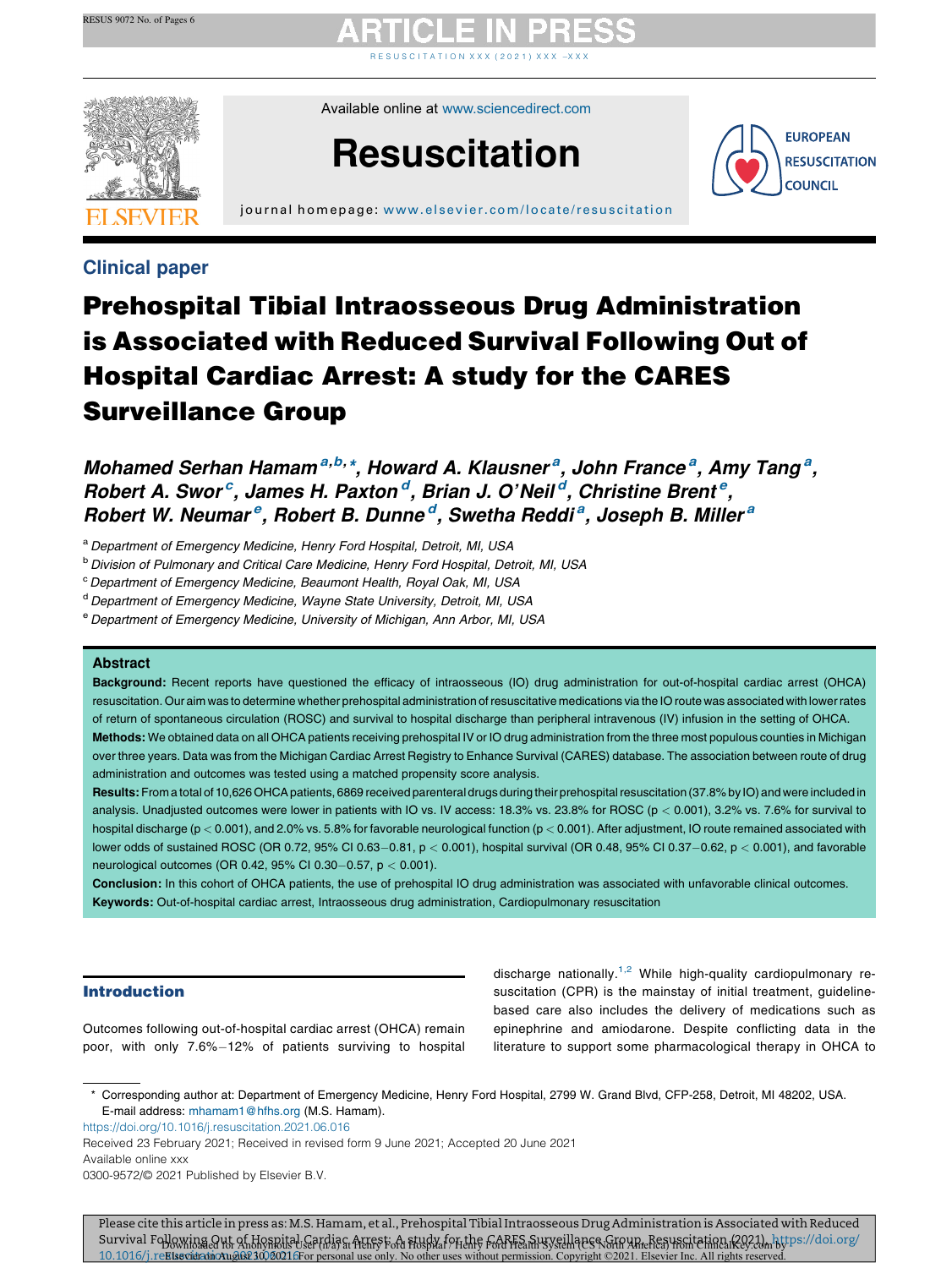<span id="page-3-0"></span> $\overline{\mathbf{z}}$  R E SUSCITATION X X  $(2021)$  X X  $\times$   $-$  X  $\times$ 

improve patient outcomes, $3,4$  the standard of care [established](#page-6-0) by the American Heart Association (AHA) Advanced Cardiac Life Support (ACLS) guidelines recommend establishing either intravenous (IV) or intraosseous (IO) access for pharmacological therapy during cardiac arrest.<sup>[5](#page-6-0)</sup> Traditionally there has not been a distinction between IV and IO access with respect to efficacy of drug delivery. Emergency medical services (EMS) guidelines vary between regions, resulting in varied practice patterns. Some providers may commonly utilize IO cannulation as the initial access; others may only use it as a last resort. Given its ease of use and high rate of placement success, however, IO access has become increasingly common in the pre-hospital setting. $6-9$ 

Although IO infusion is well-established as an effective route for the prehospital resuscitation of trauma, pediatric and shock patients, $10,11$  its efficacy in cardiac arrest [resuscitation](#page-6-0) has recently been called into question.<sup>12-15</sup> The [purpose](#page-7-0) of this study was to compare OHCA clinical outcomes according to IO or IV route of drug administration using data obtained from the Michigan Cardiac Arrest Registry to Enhance Survival (CARES) database.

#### Methods

#### Study hypothesis

The study hypothesis was that the rates of return of spontaneous circulation (ROSC), survival to hospital discharge, and favorable neurological survival (defined as a cerebral performance category score of 1 or 2 at hospital discharge) were worse in patients receiving prehospital drug delivery through IO access than IV access.

#### Study design, setting, and population

The CARES database is a prospective, multicenter registry of patients with OHCA in the United States. The Centers for Disease Control and Emory University established CARES for cardiac arrest surveillance and quality improvement activities. Prior publications describe the design for the registry.<sup>16,17</sup> In brief, CARES [captures](#page-7-0) OHCA patients for whom an emergency medical services (EMS) provider attempts resuscitation. Throughout the United States, more than 1400 EMS

|  |  |  |  |  |  | Table 1 – Baseline demographics of out-of-hospital cardiac arrest patients. |  |
|--|--|--|--|--|--|-----------------------------------------------------------------------------|--|
|--|--|--|--|--|--|-----------------------------------------------------------------------------|--|

| Characteristics<br>$N = 6896$<br>$N = 2603$<br>$N = 4293$<br>P-value<br>Age in years (Mean $\pm$ SD)<br>$64.8 \pm 18.1$<br>$64.5 \pm 18.2$<br>0.13<br>$65.2 \pm 17.9$<br>Sex $n$ $%$<br>Female<br>< 0.0001<br>2754 (39.9)<br>1155 (44.4)<br>1599 (37.2)<br>Male<br>4142 (60.1)<br>1448 (55.6)<br>2694 (62.8)<br>Race n (%)<br>African American<br>0.59<br>1525(22.1)<br>580 (22.3)<br>945 (22.0)<br>White<br>3350 (48.6)<br>1279 (49.1)<br>2071 (48.2)<br>Other/unknown<br>2021 (29.3)<br>744 (28.6)<br>1277 (29.7)<br>Medical problems n (%)<br>0.038<br>Cancer<br>362(5.2)<br>114 $(4.4)$<br>248(5.8)<br><b>Diabetes</b><br>996 (14.4)<br>347 (13.3)<br>649 (15.1)<br>0.097<br><b>Heart disease</b><br>1293 (18.8)<br>0.95<br>483 (18.6)<br>810 (18.9)<br>Hypertension<br>1290 (18.7)<br>459 (17.6)<br>831 (19.4)<br>0.16<br>153(2.2)<br>50(1.9)<br>103(2.4)<br>0.42<br>Hyperlipidemia<br>Pulmonary disease<br>656 (9.5)<br>251(9.6)<br>405(9.4)<br>0.95<br><b>Renal disease</b><br>410 (5.9)<br>273(6.4)<br>0.17<br>137(5.3)<br>History of stroke<br>215(3.1)<br>68 (2.6)<br>147(3.4)<br>0.17<br>First rhythm type n (%)<br>< 0.0001<br>Non-shockable<br>5739 (83.2)<br>2278 (87.5)<br>3461 (80.6)<br>VF/pVT<br>1157 (16.8)<br>832 (19.4)<br>325(12.5)<br>Bystander CPR n (%)<br>2483 (36.0)<br>1033 (39.7)<br>1450 (33.8)<br>< 0.0001<br>Arrest location n (%)<br>Home<br>4728 (68.6)<br>1696 (65.2)<br>3032 (70.6)<br>< 0.0001<br><b>Assisted living</b><br>644 (15.0)<br>1231 (17.9)<br>587 (22.6)<br>Public<br>937 (13.6)<br>320 (12.3)<br>617 (14.4)<br>Incident county n (%)<br>0.18<br>Macomb<br>1640 (23.8)<br>605 (23.2)<br>1035 (24.1)<br>Oakland<br>1988 (28.8)<br>784 (30.1)<br>1204 (28.0)<br>Wayne<br>3268 (47.4)<br>1214 (46.6)<br>2054 (47.8)<br>Targeted temperature management n (%)<br>484 (11.3)<br>< 0.0001<br>683 (9.9)<br>199 (7.6)<br>Witnessed arrest n (%)<br>1102 (42.3)<br>2000 (46.6)<br>0.0006<br>3102 (45.0)<br>Naloxone given n (%)<br>1337 (19.4)<br>505 (19.4)<br>832 (19.4)<br>0.98<br>Epinephrine given n (%)<br>2597 (99.8)<br>0.45<br>6780 (98.3)<br>4183 (97.4)<br>First responder present n (%)<br>0.80<br>1394 (20.2)<br>522(20.1)<br>872 (20.3) |                                | All patients | <b>IO Access</b> | <b>IV Access</b> | IO vs IV |
|----------------------------------------------------------------------------------------------------------------------------------------------------------------------------------------------------------------------------------------------------------------------------------------------------------------------------------------------------------------------------------------------------------------------------------------------------------------------------------------------------------------------------------------------------------------------------------------------------------------------------------------------------------------------------------------------------------------------------------------------------------------------------------------------------------------------------------------------------------------------------------------------------------------------------------------------------------------------------------------------------------------------------------------------------------------------------------------------------------------------------------------------------------------------------------------------------------------------------------------------------------------------------------------------------------------------------------------------------------------------------------------------------------------------------------------------------------------------------------------------------------------------------------------------------------------------------------------------------------------------------------------------------------------------------------------------------------------------------------------------------------------------------------------------------------------------------------------------------------------------------------------------------------------------------------------------------------------------------------------------------------------------------------------------------------------------------------------------------------------------------------------------------------------------------------------------|--------------------------------|--------------|------------------|------------------|----------|
|                                                                                                                                                                                                                                                                                                                                                                                                                                                                                                                                                                                                                                                                                                                                                                                                                                                                                                                                                                                                                                                                                                                                                                                                                                                                                                                                                                                                                                                                                                                                                                                                                                                                                                                                                                                                                                                                                                                                                                                                                                                                                                                                                                                              |                                |              |                  |                  |          |
|                                                                                                                                                                                                                                                                                                                                                                                                                                                                                                                                                                                                                                                                                                                                                                                                                                                                                                                                                                                                                                                                                                                                                                                                                                                                                                                                                                                                                                                                                                                                                                                                                                                                                                                                                                                                                                                                                                                                                                                                                                                                                                                                                                                              |                                |              |                  |                  |          |
|                                                                                                                                                                                                                                                                                                                                                                                                                                                                                                                                                                                                                                                                                                                                                                                                                                                                                                                                                                                                                                                                                                                                                                                                                                                                                                                                                                                                                                                                                                                                                                                                                                                                                                                                                                                                                                                                                                                                                                                                                                                                                                                                                                                              |                                |              |                  |                  |          |
|                                                                                                                                                                                                                                                                                                                                                                                                                                                                                                                                                                                                                                                                                                                                                                                                                                                                                                                                                                                                                                                                                                                                                                                                                                                                                                                                                                                                                                                                                                                                                                                                                                                                                                                                                                                                                                                                                                                                                                                                                                                                                                                                                                                              |                                |              |                  |                  |          |
|                                                                                                                                                                                                                                                                                                                                                                                                                                                                                                                                                                                                                                                                                                                                                                                                                                                                                                                                                                                                                                                                                                                                                                                                                                                                                                                                                                                                                                                                                                                                                                                                                                                                                                                                                                                                                                                                                                                                                                                                                                                                                                                                                                                              |                                |              |                  |                  |          |
|                                                                                                                                                                                                                                                                                                                                                                                                                                                                                                                                                                                                                                                                                                                                                                                                                                                                                                                                                                                                                                                                                                                                                                                                                                                                                                                                                                                                                                                                                                                                                                                                                                                                                                                                                                                                                                                                                                                                                                                                                                                                                                                                                                                              |                                |              |                  |                  |          |
|                                                                                                                                                                                                                                                                                                                                                                                                                                                                                                                                                                                                                                                                                                                                                                                                                                                                                                                                                                                                                                                                                                                                                                                                                                                                                                                                                                                                                                                                                                                                                                                                                                                                                                                                                                                                                                                                                                                                                                                                                                                                                                                                                                                              |                                |              |                  |                  |          |
|                                                                                                                                                                                                                                                                                                                                                                                                                                                                                                                                                                                                                                                                                                                                                                                                                                                                                                                                                                                                                                                                                                                                                                                                                                                                                                                                                                                                                                                                                                                                                                                                                                                                                                                                                                                                                                                                                                                                                                                                                                                                                                                                                                                              |                                |              |                  |                  |          |
|                                                                                                                                                                                                                                                                                                                                                                                                                                                                                                                                                                                                                                                                                                                                                                                                                                                                                                                                                                                                                                                                                                                                                                                                                                                                                                                                                                                                                                                                                                                                                                                                                                                                                                                                                                                                                                                                                                                                                                                                                                                                                                                                                                                              |                                |              |                  |                  |          |
|                                                                                                                                                                                                                                                                                                                                                                                                                                                                                                                                                                                                                                                                                                                                                                                                                                                                                                                                                                                                                                                                                                                                                                                                                                                                                                                                                                                                                                                                                                                                                                                                                                                                                                                                                                                                                                                                                                                                                                                                                                                                                                                                                                                              |                                |              |                  |                  |          |
|                                                                                                                                                                                                                                                                                                                                                                                                                                                                                                                                                                                                                                                                                                                                                                                                                                                                                                                                                                                                                                                                                                                                                                                                                                                                                                                                                                                                                                                                                                                                                                                                                                                                                                                                                                                                                                                                                                                                                                                                                                                                                                                                                                                              |                                |              |                  |                  |          |
|                                                                                                                                                                                                                                                                                                                                                                                                                                                                                                                                                                                                                                                                                                                                                                                                                                                                                                                                                                                                                                                                                                                                                                                                                                                                                                                                                                                                                                                                                                                                                                                                                                                                                                                                                                                                                                                                                                                                                                                                                                                                                                                                                                                              |                                |              |                  |                  |          |
|                                                                                                                                                                                                                                                                                                                                                                                                                                                                                                                                                                                                                                                                                                                                                                                                                                                                                                                                                                                                                                                                                                                                                                                                                                                                                                                                                                                                                                                                                                                                                                                                                                                                                                                                                                                                                                                                                                                                                                                                                                                                                                                                                                                              |                                |              |                  |                  |          |
|                                                                                                                                                                                                                                                                                                                                                                                                                                                                                                                                                                                                                                                                                                                                                                                                                                                                                                                                                                                                                                                                                                                                                                                                                                                                                                                                                                                                                                                                                                                                                                                                                                                                                                                                                                                                                                                                                                                                                                                                                                                                                                                                                                                              |                                |              |                  |                  |          |
|                                                                                                                                                                                                                                                                                                                                                                                                                                                                                                                                                                                                                                                                                                                                                                                                                                                                                                                                                                                                                                                                                                                                                                                                                                                                                                                                                                                                                                                                                                                                                                                                                                                                                                                                                                                                                                                                                                                                                                                                                                                                                                                                                                                              |                                |              |                  |                  |          |
|                                                                                                                                                                                                                                                                                                                                                                                                                                                                                                                                                                                                                                                                                                                                                                                                                                                                                                                                                                                                                                                                                                                                                                                                                                                                                                                                                                                                                                                                                                                                                                                                                                                                                                                                                                                                                                                                                                                                                                                                                                                                                                                                                                                              |                                |              |                  |                  |          |
|                                                                                                                                                                                                                                                                                                                                                                                                                                                                                                                                                                                                                                                                                                                                                                                                                                                                                                                                                                                                                                                                                                                                                                                                                                                                                                                                                                                                                                                                                                                                                                                                                                                                                                                                                                                                                                                                                                                                                                                                                                                                                                                                                                                              |                                |              |                  |                  |          |
|                                                                                                                                                                                                                                                                                                                                                                                                                                                                                                                                                                                                                                                                                                                                                                                                                                                                                                                                                                                                                                                                                                                                                                                                                                                                                                                                                                                                                                                                                                                                                                                                                                                                                                                                                                                                                                                                                                                                                                                                                                                                                                                                                                                              |                                |              |                  |                  |          |
|                                                                                                                                                                                                                                                                                                                                                                                                                                                                                                                                                                                                                                                                                                                                                                                                                                                                                                                                                                                                                                                                                                                                                                                                                                                                                                                                                                                                                                                                                                                                                                                                                                                                                                                                                                                                                                                                                                                                                                                                                                                                                                                                                                                              |                                |              |                  |                  |          |
|                                                                                                                                                                                                                                                                                                                                                                                                                                                                                                                                                                                                                                                                                                                                                                                                                                                                                                                                                                                                                                                                                                                                                                                                                                                                                                                                                                                                                                                                                                                                                                                                                                                                                                                                                                                                                                                                                                                                                                                                                                                                                                                                                                                              |                                |              |                  |                  |          |
|                                                                                                                                                                                                                                                                                                                                                                                                                                                                                                                                                                                                                                                                                                                                                                                                                                                                                                                                                                                                                                                                                                                                                                                                                                                                                                                                                                                                                                                                                                                                                                                                                                                                                                                                                                                                                                                                                                                                                                                                                                                                                                                                                                                              |                                |              |                  |                  |          |
|                                                                                                                                                                                                                                                                                                                                                                                                                                                                                                                                                                                                                                                                                                                                                                                                                                                                                                                                                                                                                                                                                                                                                                                                                                                                                                                                                                                                                                                                                                                                                                                                                                                                                                                                                                                                                                                                                                                                                                                                                                                                                                                                                                                              |                                |              |                  |                  |          |
|                                                                                                                                                                                                                                                                                                                                                                                                                                                                                                                                                                                                                                                                                                                                                                                                                                                                                                                                                                                                                                                                                                                                                                                                                                                                                                                                                                                                                                                                                                                                                                                                                                                                                                                                                                                                                                                                                                                                                                                                                                                                                                                                                                                              |                                |              |                  |                  |          |
|                                                                                                                                                                                                                                                                                                                                                                                                                                                                                                                                                                                                                                                                                                                                                                                                                                                                                                                                                                                                                                                                                                                                                                                                                                                                                                                                                                                                                                                                                                                                                                                                                                                                                                                                                                                                                                                                                                                                                                                                                                                                                                                                                                                              |                                |              |                  |                  |          |
|                                                                                                                                                                                                                                                                                                                                                                                                                                                                                                                                                                                                                                                                                                                                                                                                                                                                                                                                                                                                                                                                                                                                                                                                                                                                                                                                                                                                                                                                                                                                                                                                                                                                                                                                                                                                                                                                                                                                                                                                                                                                                                                                                                                              |                                |              |                  |                  |          |
|                                                                                                                                                                                                                                                                                                                                                                                                                                                                                                                                                                                                                                                                                                                                                                                                                                                                                                                                                                                                                                                                                                                                                                                                                                                                                                                                                                                                                                                                                                                                                                                                                                                                                                                                                                                                                                                                                                                                                                                                                                                                                                                                                                                              |                                |              |                  |                  |          |
|                                                                                                                                                                                                                                                                                                                                                                                                                                                                                                                                                                                                                                                                                                                                                                                                                                                                                                                                                                                                                                                                                                                                                                                                                                                                                                                                                                                                                                                                                                                                                                                                                                                                                                                                                                                                                                                                                                                                                                                                                                                                                                                                                                                              |                                |              |                  |                  |          |
|                                                                                                                                                                                                                                                                                                                                                                                                                                                                                                                                                                                                                                                                                                                                                                                                                                                                                                                                                                                                                                                                                                                                                                                                                                                                                                                                                                                                                                                                                                                                                                                                                                                                                                                                                                                                                                                                                                                                                                                                                                                                                                                                                                                              |                                |              |                  |                  |          |
|                                                                                                                                                                                                                                                                                                                                                                                                                                                                                                                                                                                                                                                                                                                                                                                                                                                                                                                                                                                                                                                                                                                                                                                                                                                                                                                                                                                                                                                                                                                                                                                                                                                                                                                                                                                                                                                                                                                                                                                                                                                                                                                                                                                              |                                |              |                  |                  |          |
|                                                                                                                                                                                                                                                                                                                                                                                                                                                                                                                                                                                                                                                                                                                                                                                                                                                                                                                                                                                                                                                                                                                                                                                                                                                                                                                                                                                                                                                                                                                                                                                                                                                                                                                                                                                                                                                                                                                                                                                                                                                                                                                                                                                              |                                |              |                  |                  |          |
|                                                                                                                                                                                                                                                                                                                                                                                                                                                                                                                                                                                                                                                                                                                                                                                                                                                                                                                                                                                                                                                                                                                                                                                                                                                                                                                                                                                                                                                                                                                                                                                                                                                                                                                                                                                                                                                                                                                                                                                                                                                                                                                                                                                              |                                |              |                  |                  |          |
|                                                                                                                                                                                                                                                                                                                                                                                                                                                                                                                                                                                                                                                                                                                                                                                                                                                                                                                                                                                                                                                                                                                                                                                                                                                                                                                                                                                                                                                                                                                                                                                                                                                                                                                                                                                                                                                                                                                                                                                                                                                                                                                                                                                              |                                |              |                  |                  |          |
|                                                                                                                                                                                                                                                                                                                                                                                                                                                                                                                                                                                                                                                                                                                                                                                                                                                                                                                                                                                                                                                                                                                                                                                                                                                                                                                                                                                                                                                                                                                                                                                                                                                                                                                                                                                                                                                                                                                                                                                                                                                                                                                                                                                              |                                |              |                  |                  |          |
|                                                                                                                                                                                                                                                                                                                                                                                                                                                                                                                                                                                                                                                                                                                                                                                                                                                                                                                                                                                                                                                                                                                                                                                                                                                                                                                                                                                                                                                                                                                                                                                                                                                                                                                                                                                                                                                                                                                                                                                                                                                                                                                                                                                              |                                |              |                  |                  |          |
|                                                                                                                                                                                                                                                                                                                                                                                                                                                                                                                                                                                                                                                                                                                                                                                                                                                                                                                                                                                                                                                                                                                                                                                                                                                                                                                                                                                                                                                                                                                                                                                                                                                                                                                                                                                                                                                                                                                                                                                                                                                                                                                                                                                              |                                |              |                  |                  |          |
|                                                                                                                                                                                                                                                                                                                                                                                                                                                                                                                                                                                                                                                                                                                                                                                                                                                                                                                                                                                                                                                                                                                                                                                                                                                                                                                                                                                                                                                                                                                                                                                                                                                                                                                                                                                                                                                                                                                                                                                                                                                                                                                                                                                              | Endotracheal tube placed n (%) | 2857 (41.4)  | 1013 (38.9)      | 1844 (43.0)      | 0.0010   |

IO = intraosseous, IV = intravenous, VF = ventricular fibrillation, pVT = pulseless ventricular tachycardia, CPR = cardiopulmonary resuscitation.

Please cite this article in press as: M.S. Hamam, et al., Prehospital Tibial Intraosseous Drug Administration is Associated with Reduced Survival Following Qutof Hospital Gardias AHant, A they has the GARFA Surveyllance Gunna Basystine inn (AR2) on tys://doi.org/ 10.1016/j.res Elsevierton August 30, 2021. For personal use only. No other uses without permission. Copyright ©2021. Elsevier Inc. All rights reserved.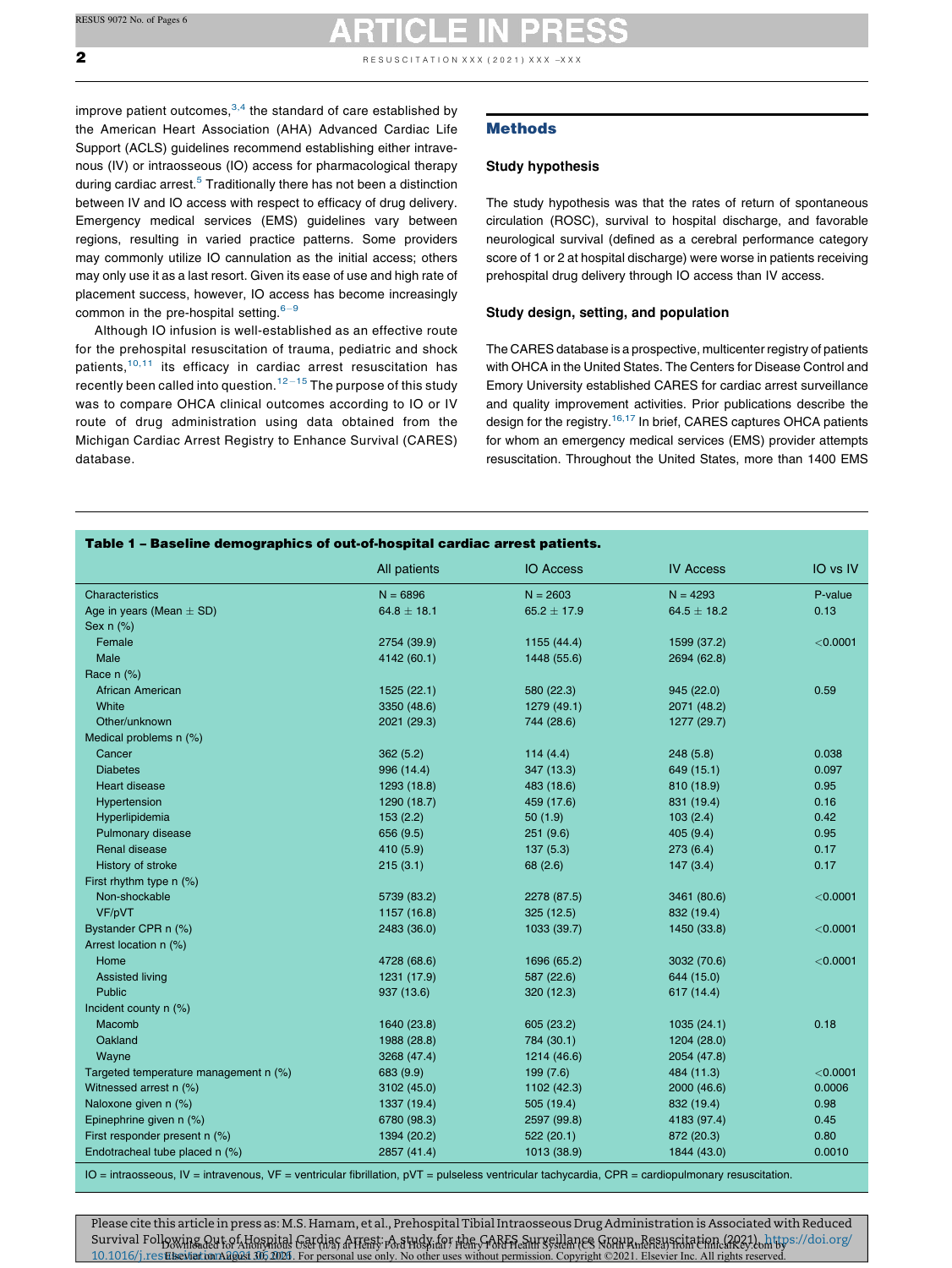systems provide data to CARES. CARES also incorporates data from 911 dispatch centers and receiving hospitals and uses standardized international Utstein definitions for clinical variables and outcomes.<sup>[18](#page-7-0)</sup>

After securing Institutional Review Board (IRB) approval, deidentified data were obtained in collaboration with SaveMIheart (Michigan) from the CARES database on all nontraumatic OHCA patients age  $>18$  years from the three most populous counties in Michigan (Wayne, Oakland, and Macomb). The dates of patient inclusion were January 1, 2015 through December 31, 2017. Patients who did not receive drug delivery through either IO or IV access were excluded from the study. Although CARES data collection did not include the site of IO placement, review of EMS agency protocols in the included counties confirmed that proximal tibial placement was designated in all protocols. Additionally, these EMS agency protocols provide medics with the option to use either IO or IV access as first line access rather than protocolizing IO as being first or second line for access.19,20 Data on number of attempts for access or [time-to-access](#page-7-0) was not available.

The CARES registry collects patient-level EMS data on patient demographics and clinical characteristics, geographic location of cardiac arrest, presenting cardiac rhythm, presence of a witness, bystander CPR, route of vascular access, timing of arrest to EMS arrival, time to death or return of spontaneous circulation (ROSC), transportation time, medication administration, and interventions. Data collected from destination hospitals includes survival to hospital admission, survival to hospital discharge, and neurological survival. Favorable neurological survival is defined as survival to hospital discharge with a cerebral performance category (CPC) score of 1 (mild to no neurological disability) or 2 (moderate neurological disability). $18$ 

#### **Outcomes**

The primary outcome was survival to hospital discharge. Secondary outcomes included sustained ROSC and survival to hospital discharge with favorable neurological recovery.

#### Statistical analysis

We present demographic data with mean (standard deviation) or median (interquartile range) for continuous variables, or frequency (percentage) for categorical variables. Demographic data for patients with IO and IV access were compared using chi-square tests for categorical variables and a t-test or Wilcoxon-Mann-Whitney test for continuous variables.

To account for the non-random selection of access route, we performed a matched propensity-score analysis, which accounted for age, sex, initial cardiac rhythm, witnessed status, bystander CPR, location and history of cancer.<sup>[14](#page-7-0)</sup> Logistic regression models were used to examine the relationship between attempted access (IO or IV) and survival to discharge, return of spontaneous circulation (ROSC), and good neurological recovery after adjusting for age, sex, race, initial cardiac rhythm, bystander CPR, location, incident county, witnessed status, use of targeted temperature management, naloxone administration, first responder presence, endotracheal intubation and comorbidities. Patients were matched 1-to-1 on their propensity score with a caliper width of no more than 0.2 times the standard deviation of the logit of the propensity score. Conditional logistic regression adjusting for these variables above was performed. All analyses were performed using Statistical Analysis System (SAS Institute Inc., Cary, NC). A p-value  $< 0.05$  was considered statistically significant.

#### **Results**

We identified 10,887 patients in the CARES database in the included counties over the study period, with the final study population consisting of 6896 patients who received either IO or IV access for drug delivery. Intraosseous access was placed in 2603 (37.7%) patients and IV access in 4293 (62.3%) patients. Comparative demographic and clinical characteristics of OHCA patients based on IO versus IV access are shown in [Table](#page-3-0) 1. There were higher proportions of females and higher rates of non-shockable rhythms in patients receiving IO access. Patients receiving IV access had a higher rate of witnessed arrest. Reported comorbid conditions were similar between the IO and the IV groups, except for cancer. The proportion of patients receiving epinephrine was similarin each group. There were less than 20 patients total in each group receiving other medications including amiodarone, dextrose, bicarbonate, or calcium. Table 2 compares baseline demographics after propensity matching.

[Table](#page-5-0) 3 shows the unadjusted association between IO and survival outcomes of sustained ROSC, survival to hospital discharge, and favorable neurological outcome. The unadjusted rate of survival to hospital discharge was lower in patients receiving IO access compared with IV access  $(3.2\%$  versus 7.6%,  $p = 0.001$ ). After multivariable adjustment and propensity score matching, IO access continued to be significantly associated with decreased survival (adjusted OR  $0.51$ ,  $95\%$  CI  $0.40-0.67$ ), as well as ROSC (adjusted OR 0.75, 95% CI 0.66-0.85) and good neurological function (adjusted OR 0.44,  $95\%$  CI 0.32-0.61). As seen in [Table](#page-5-0) 3, the odds ratios were nearly identical with propensity score matching.

Time from EMS dispatch to arrival on scene was available in 2639 patients. Repeating the multivariable analysis using only patients with time from EMS dispatch to scene arrival data, there remained a significant association with reduced odds of survival to hospital discharge (OR  $0.43$ ,  $95\%$  CI  $0.27-0.68$ ) and good neurological function (OR 0.53,  $95\%$  CI 0.32-0.88) with IO compared to IV access.

#### Table 2 – Baseline demographics of out-of-hospital cardiac arrest patients after propensity score matching.

|                              | <b>IO Access</b> | <b>IV Access</b> | IO vs IV |
|------------------------------|------------------|------------------|----------|
| Characteristics              | $N = 2597$       | $N = 2597$       | P-value  |
| Age in years (Mean $\pm$ SD) | $65.3 + 17.8$    | $65.3 + 18.0$    | 0.97     |
| Sex $n$ $(\%)$               |                  |                  |          |
| Female                       | 1149 (44.2)      | 1160(44.7)       | 0.76     |
| Male                         | 1448 (55.8)      | 1437 (55.3)      |          |
| First rhythm type $n$ (%)    |                  |                  |          |
| Non-shockable                | 2272 (87.5)      | 2266 (87.3)      | 0.80     |
| VF/pVT                       | 325(12.5)        | 331 (12.7)       |          |
| Witnessed arrest n (%)       | 1102 (42.4)      | 1127 (43.4)      | 0.48     |
| Bystander CPR n (%)          | 1027 (39.5)      | 1012 (39.0)      | 0.67     |
| Public location n (%)        | 320 (12.3)       | 306 (11.8)       | 0.55     |
| Cancer <sup>*</sup> $n$ (%)  | 114(4.4)         | 102(3.9)         | 0.70     |

 $IO=$  intraosseous,  $IV=$  intravenous,  $VF=$  ventricular fibrillation,  $pVT =$  pulseless ventricular tachycardia, CPR = cardiopulmonary resuscitation.

Past history of cancer was included in propensity score matching due to significant difference in incidence of cancer among the IO and IV groups.

Please cite this article in press as: M.S. Hamam, et al., Prehospital Tibial Intraosseous Drug Administration is Associated with Reduced Survival Folkwing Qut Afbkyanital Sermiş a Attrş F.A atydz fonthe FARFS muystillans Ranyn. Resursni etinn 12921m btps://doi.org/ 10.1016/j.reElsevier on August 30, 2021 6 For personal use only. No other uses without permission. Copyright ©2021. Elsevier Inc. All rights reserved.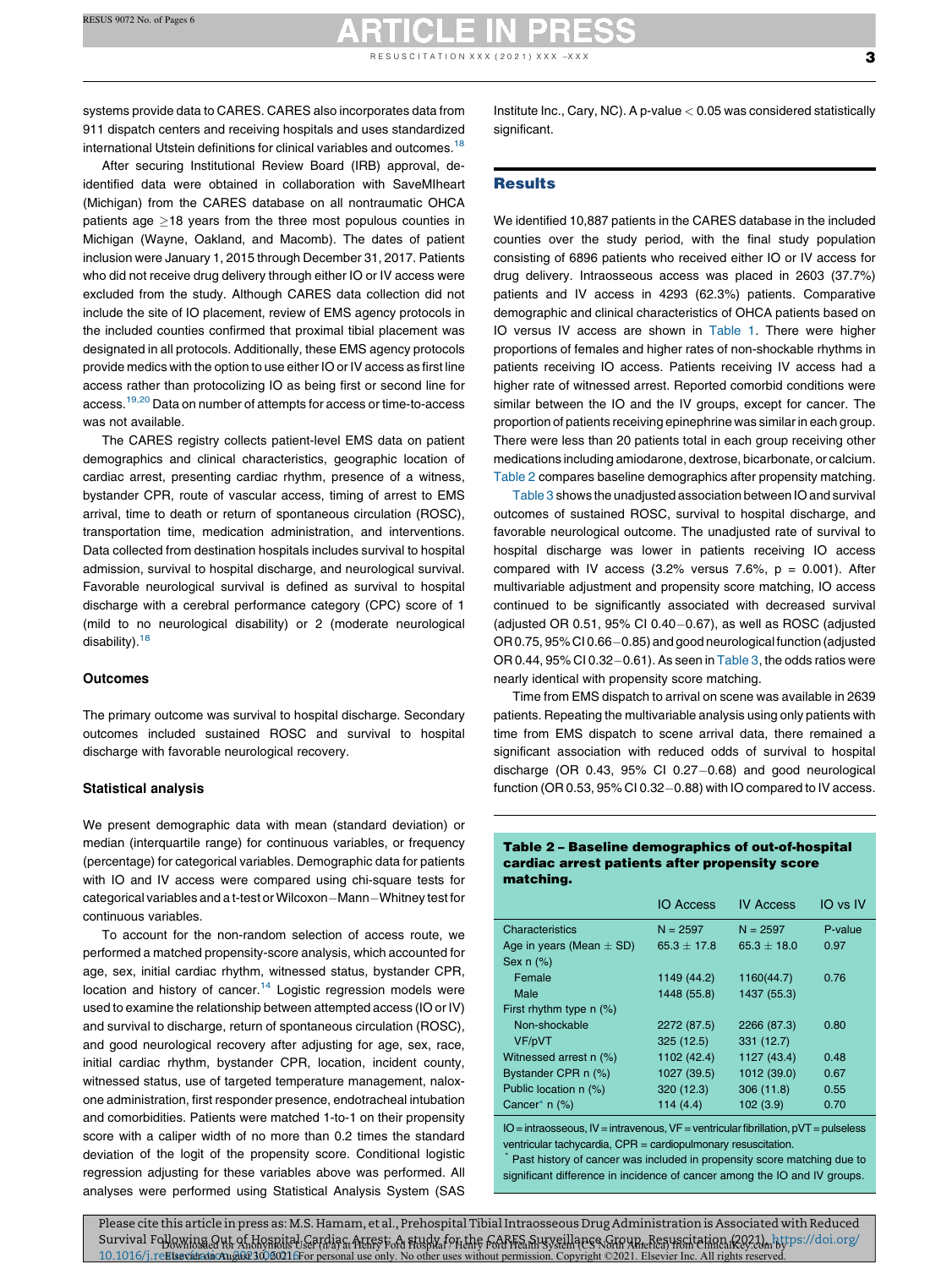<span id="page-5-0"></span> $\overline{4}$  **e** ESUSCITATION XXX (2021) XXX -XXX

| Table 3 – Outcomes of patients with out-of-hospital cardiac arrest receiving either IO or IV access, after |  |
|------------------------------------------------------------------------------------------------------------|--|
| multivariable adjustment (3A) and propensity score matching (3B).                                          |  |

|                                                                                                             | <b>IO Access</b> | <b>IV Access</b> | <b>Adjusted OR</b>  | p-Value |  |  |
|-------------------------------------------------------------------------------------------------------------|------------------|------------------|---------------------|---------|--|--|
| 3A. Primary study cohort ( $N = 6896$ )                                                                     |                  |                  |                     |         |  |  |
| ROSC $n$ $(\%)$                                                                                             | 475 (18.3)       | 1023 (23.8)      | $0.75(0.66 - 0.85)$ | < 0.001 |  |  |
| Survival to hospital discharge n (%)                                                                        | 84 (3.2)         | 328(7.6)         | $0.51(0.40 - 0.67)$ | < 0.001 |  |  |
| Good neurological function n (%)                                                                            | 51(2.0)          | 247(5.8)         | $0.44(0.32 - 0.61)$ | < 0.001 |  |  |
| 3B. Propensity score matched cohort                                                                         | <b>IO Access</b> | <b>IV Access</b> |                     |         |  |  |
|                                                                                                             | $(N = 2597)$     | $(N = 2597)$     |                     |         |  |  |
| ROSC $n$ $(\%)$                                                                                             | 475 (18.3)       | 599(23.1)        | $0.78(0.67 - 0.90)$ | < 0.001 |  |  |
| Survival to hospital discharge n (%)                                                                        | 84 (3.2)         | 168(6.5)         | $0.50(0.37 - 0.66)$ | < 0.001 |  |  |
| Good neurological function n (%)                                                                            | 51(2.0)          | 119(4.6)         | $0.42(0.30 - 0.60)$ | < 0.001 |  |  |
| $IO = intraosseous$ , $IV = intravenous$ , $OR = odds ratio$ , $ROSC = return of spontaneous circulation$ . |                  |                  |                     |         |  |  |

The association with IO access and ROSC was not statistically significant (OR 0.85, 95% CI 0.69 $-1.05$ ), when taking into consideration time from EMS dispatch to arrival.

#### **Discussion**

Our study includes a large cohort of OHCA patients, in which a significant proportion (37.7%) received medications via the tibial IO route. After propensity matching and adjustment for many confounding variables, intraosseous access was negatively associated with return of spontaneous circulation, survival to hospital discharge, and favorable neurological outcome.

Given increasing popularity of IO access, our study, along with a growing body of literature, highlights the urgent need for prospective studies to evaluate the efficacy of IO drug delivery in OHCA resuscitation. Feinstein et al. demonstrated decreased rates of ROSC associated with IO drug delivery but no difference in survival to hospital discharge.<sup>[11](#page-7-0)</sup> Kawano et al. showed decreased rates of ROSC, survival to hospital discharge, and favorable neurological outcome in patients receiving IO access.<sup>[13](#page-7-0)</sup> In this study, only 5% of the cohort received IO access, and receiving IO access could have been secondary to characteristics predictive of difficult IV access, thus altering outcomes.

Mody et al. also recently demonstrated a reduction in sustained ROSC associated with IO access but no change in survival to hospital discharge or neurological outcomes.<sup>14</sup> Their analysis included a large data set of patients across multiple sites in North America, which increases the generalizability of these findings. Clemency et al showed no significant difference in ROSC between patients receiving IO or IV access. In this study, 39.9% of patients received IO access as the first route for parental drug administration.<sup>15</sup> Finally, Daya et al. evaluated the efficacy of amiodarone and lidocaine stratified by route of drug delivery in the Resuscitation Outcomes Consortium Amiodarone, Lidocaine or Placebo Study. In this population of 3019 patients with ventricular fibrillation or pulseless ventricular tachycardia, increased survival to hospital discharge was associated with the intravenous route of drug administration.<sup>[21](#page-7-0)</sup>

More recently, a prospective cluster-randomized study evaluated outcomes in OHCA patients receiving IV versus IO prehospital medications.<sup>22</sup> In this study, OHCA patients were randomly assigned to an IV access group or an IV  $+$  IO group in which IO access was attempted after two failed IV attempts or after 2 min (whichever came first). In this study, patients in the IV  $+$  IO group had a shorter time to

vascular access and to epinephrine administration than the IV group. However, there was no difference in the rate of ROSC, survival to hospital discharge or good neurological outcome between the two groups despite prior studies demonstrating a potential for improved outcomes with early epinephrine administration. $23-25$  [Despite](#page-7-0) a lack of subgroup analysis of outcomes in patients receiving IO medications compared to IV medications, this study did not show any benefit of IO access as a rescue vascular access method when attempts at IV access failed.

Animal models have attempted to address the efficacy of drugs administered through the IO route. Normotensive and shock animal models have shown that the intraosseous route of medication administration was comparable in effect with central and peripheral intravenous routes for multiple medications including epinephrine, sodium bicarbonate, and calcium chloride.<sup>[26](#page-7-0)</sup> Human studies have shown no significant differences in pharmacokinetics observed between IO and IV administration of morphine in normotensive patients.<sup>[11](#page-7-0)</sup> However, bone marrow flow rates are greatly reduced during cardiopulmonary resuscitation to about  $20\% - 30\%$  normal.<sup>27</sup> Further animal studies have shown that during resuscitation after hypovolemic cardiac arrest, bone marrow blood flow is nearly absent after high-dose epinephrine injection, but was maintained after highdose vasopressin, which is no longer included in the ACLS protocols for cardiac arrest resuscitation.<sup>28</sup> Given that epinephrine is the initial drug administered in cardiac arrest resuscitation, the low bone marrow flow that ensues may prevent further resuscitative medications from reaching the central circulation. This flow reduction could account for the reduced rates of ROSC found in our study and in the literature.

Although there is paucity of recent literature, some studies have identified slower drug transport rates to the inferior vena cava versus superior vena cava in cardiac arrest. $29-31$  This may be [related](#page-7-0) to the lack of a pressure gradient between the inferior vena cava and right atrium. The suggestion without studies comparing upper and lower extremity IVs, that lower extremity vascular access, rather than IV vs IO access may play a role in resuscitation rates.<sup>[32](#page-7-0)</sup>

Animal models have also shown that proximal IO drug administration sites (humeral or sternal) more rapidly achieve maximal therapeutic plasma concentrations than more distal IO sites (tibial).<sup>33</sup> Additionally, in a cardiac arrest swine model, O'Sullivan et al. showed that there was a significant delay in time to ROSC and a significant difference in odds of ROSC when drugs were administered via the tibial IO route compared to the sternal IO or IV routes. There was no difference in odds of ROSC between the sternal IO route and IV route of drug administration.<sup>34</sup> Burgert et al. however showed no significant

Please cite this article in press as: M.S. Hamam, et al., Prehospital Tibial Intraosseous Drug Administration is Associated with Reduced Survival Following Qutof Hospital Gardias AHant, A they has the GARFA Surveyllance Gunna Basystine inn (AR2) on tys://doi.org/ 10.1016/j.res Elsevierton August 30, 2021. For personal use only. No other uses without permission. Copyright ©2021. Elsevier Inc. All rights reserved.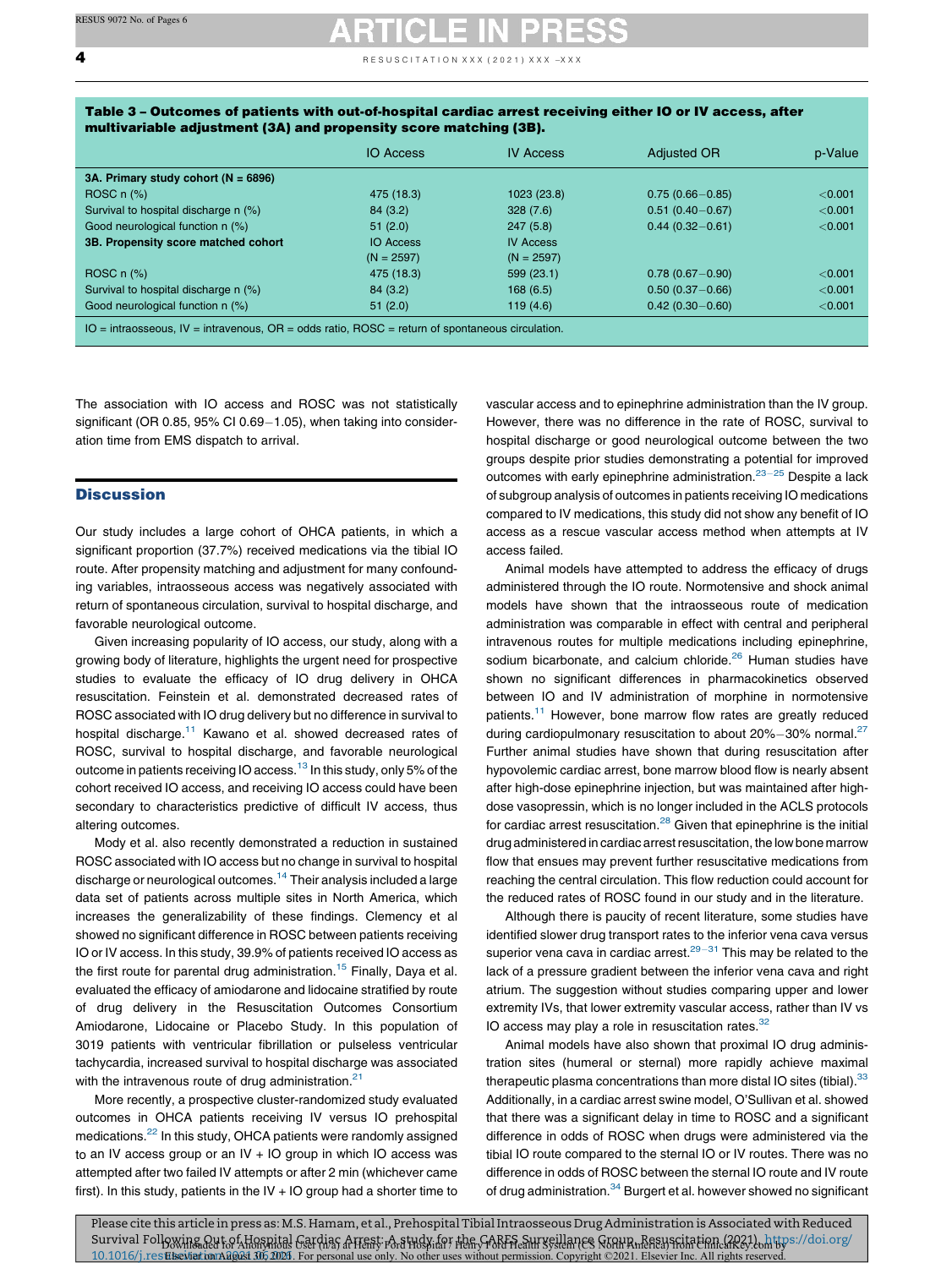<span id="page-6-0"></span>differences in ROSC between epinephrine administration via the humeral IO, tibial IO, or IV route in an adult swine model of ventricular fibrillation.<sup>[35](#page-7-0)</sup>

It is possible that use of the proximal tibia IO insertion site is suboptimal for the treatment of OHCA. The proximal tibia is far removed from the central circulation, and has been observed to have significantly lower flow rates and higher resistance to flow than the humeral or sternal IO insertion sites.<sup>36,37</sup> It is [unknown](#page-7-0) whether use of the sternal or humeral IO sites would have been associated with different outcomes, although the prospect of improved flow rates would appear to offer benefit. Given the conflicting data in animal models with regards to equivalency of distal and proximal IO, it is unclear if patients with humeral or sternal IO would have similar outcomes to those with IV access. Future human studies are needed to determine if the location of IO access is associated with different outcomes in OHCA.

#### Limitations

Several limitations of our study are notable. First, our study included only data on OHCA in the metropolitan Detroit area, which may limit generalizability to patient populations in other geographic areas. Second, our data set did not specify timing to first drug administration, information on number of attempts for IV compared to IO access, and whether drug administration was followed by fluid bolus or pressure bags, which can affect drug distribution.<sup>[13](#page-7-0)</sup> Third, the route of vascular access chosen for a given patient may not have been randomly selected and was not standardized across EMS agencies. EMS agencies in the three counties studied did not specify IO or IV access as first or second line. Medics were provided the option to use either IO or IV. Again, data on timing of access or number of attempts at access were not available. Patients perceived to have difficult-to-obtain IVs may have been selectively given IO access. Inability to obtain an IV could be a surrogate marker of unaccounted comorbidities and possibly unrecognized long downtime. While propensity score matching may reduce the effect of potential selection bias in choice of access on the main results of this study, residual confounding is possible as data was incomplete on certain comorbidities such as end stage renal disease and obesity. Fourth, outcomes could also be affected by hospital interventions and post-ROSC care including cardiac catheterization. Cardiac catheterization data was sparse within our database and was therefore not included. Finally, our data only includes patients who have received proximal tibial IO. Therefore, our results cannot be generalized to patients receiving humeral or sternal IO access in OHCA.

#### **Conclusions**

In this large sample of OHCA patients with a high proportion of IO use for drug delivery, we found that reduced ROSC, worse neurological function, and reduced rates of survival to hospital discharge were associated with the use of IO compared to IV drug administration. We observed that OHCA patients that receive prehospital IO drug infusions also have characteristics that are unfavorable to survival and may confound investigations into this question. These results, along with those from other recent studies, underscore the need for randomized controlled trials to properly evaluate the relative efficacy of the IO routes of drug delivery for OHCA resuscitation.

#### Conflicts of interest

The authors have no conflicts of interest to report.

#### CRediT authorship contribution statement

Mohamed Serhan Hamam: Data curation, Writing - original draft, Visualization. Howard A. Klausner: Conceptualization. John France: Investigation, Writing - review & editing. Amy Tang: Methodology, Formal analysis. Robert A. Swor: Writing - review & editing. James H. Paxton: Writing - review & editing. Brian J. O'Neil: Writing - review & editing. Christine Brent: Writing - review & editing. Robert W. Neumar: Writing - review & editing. Robert B. Dunne: Writing - review & editing. Swetha Reddi: Writing - review & editing. Joseph B. Miller: Conceptualization, Methodology, Writing - review & editing, Supervision.

#### Acknowledgements

Funding for the Cardiac Registry to Enhance Survival (CARES) is provided by cooperative agreement from the Centers for Disease Control and Prevention.

#### R E F E R E N C E S

- 1. Chan PS, McNally B, Tang F, [Kellermann](http://refhub.elsevier.com/S0300-9572(21)00241-0/sbref0005) A, Group CS. Recent trends in survival from [out-of-hospital](http://refhub.elsevier.com/S0300-9572(21)00241-0/sbref0005) cardiac arrest in the United States. Circulation [2014;130:1876](http://refhub.elsevier.com/S0300-9572(21)00241-0/sbref0005)-82.
- 2. Writing Group M, Mozaffarian D, Benjamin EJ, et al. Heart Disease and Stroke [Statistics-2016](http://refhub.elsevier.com/S0300-9572(21)00241-0/sbref0010) update: a Report From the American Heart Association. Circulation [2016;133:e38](http://refhub.elsevier.com/S0300-9572(21)00241-0/sbref0010)-360.
- 3. Lundin A, Djarv T, [Engdahl](http://refhub.elsevier.com/S0300-9572(21)00241-0/sbref0015) J, et al. Drug therapy in cardiac arrest: a review of the literature. Eur Heart J Cardiovasc [Pharmacother](http://refhub.elsevier.com/S0300-9572(21)00241-0/sbref0015) [2016;2:54](http://refhub.elsevier.com/S0300-9572(21)00241-0/sbref0015)-75.
- 4. Soar JDM, Andersen LW, Berg KM, et al. [Antiarrhythmic](http://refhub.elsevier.com/S0300-9572(21)00241-0/sbref0020) drugs for cardiac arrest in adults and children [concensus](http://refhub.elsevier.com/S0300-9572(21)00241-0/sbref0020) on science and treatment [recommendations.](http://refhub.elsevier.com/S0300-9572(21)00241-0/sbref0020) International Liaison Committee on [Resuscitation](http://refhub.elsevier.com/S0300-9572(21)00241-0/sbref0020) (ILCOR) Advanced Life Support Task [Force;](http://refhub.elsevier.com/S0300-9572(21)00241-0/sbref0020) 2018.
- 5. Link MS, Berkow LC, [Kudenchuk](http://refhub.elsevier.com/S0300-9572(21)00241-0/sbref0025) PJ, et al. Part 7: adult advanced [cardiovascular](http://refhub.elsevier.com/S0300-9572(21)00241-0/sbref0025) life support: 2015 American Heart Association Guidelines Update for [Cardiopulmonary](http://refhub.elsevier.com/S0300-9572(21)00241-0/sbref0025) Resuscitation and Emergency Cardiovascular Care. Circulation [2015;132:S444](http://refhub.elsevier.com/S0300-9572(21)00241-0/sbref0025)-64.
- 6. Reades R, Studnek JR, Vandeventer S, Garrett J. Intraosseous versus intravenous vascular access during [out-of-hospital](http://refhub.elsevier.com/S0300-9572(21)00241-0/sbref0030) cardiac arrest: a randomized controlled trial. Ann Emerg Med [2011;58:509](http://refhub.elsevier.com/S0300-9572(21)00241-0/sbref0030)-16.
- 7. Lewis P, Wright C. Saving the [critically](http://refhub.elsevier.com/S0300-9572(21)00241-0/sbref0035) injured trauma patient: a [retrospective](http://refhub.elsevier.com/S0300-9572(21)00241-0/sbref0035) analysis of 1000 uses of intraosseous access. Emerg Med J [2015;32:463](http://refhub.elsevier.com/S0300-9572(21)00241-0/sbref0035)-7.
- 8. Chreiman KM, Dumas RP, Seamon MJ, et al. The intraosseous have it: a prospective [observational](http://refhub.elsevier.com/S0300-9572(21)00241-0/sbref0040) study of vascular access success rates in patients in [extremis](http://refhub.elsevier.com/S0300-9572(21)00241-0/sbref0040) using video review. J Trauma Acute Care Surg [2018;84:558](http://refhub.elsevier.com/S0300-9572(21)00241-0/sbref0040)-63.
- 9. Fowler R, Gallagher JV, Isaacs SM, Ossman E, Pepe P, Wayne M. The role of intraosseous vascular access in the [out-of-hospital](http://refhub.elsevier.com/S0300-9572(21)00241-0/sbref0045) [environment](http://refhub.elsevier.com/S0300-9572(21)00241-0/sbref0045) (resource document to NAEMSP position statement). Prehosp Emerg Care [2007;11:63](http://refhub.elsevier.com/S0300-9572(21)00241-0/sbref0045)-6.
- 10. Dolister M, Miller S, Borron S, et al. [Intraosseous](http://refhub.elsevier.com/S0300-9572(21)00241-0/sbref0050) vascular access is safe, effective and costs less than central venous [catheters](http://refhub.elsevier.com/S0300-9572(21)00241-0/sbref0050) for patients in the hospital setting. J Vasc Access [2013;14:216](http://refhub.elsevier.com/S0300-9572(21)00241-0/sbref0050)-24.

Please cite this article in press as: M.S. Hamam, et al., Prehospital Tibial Intraosseous Drug Administration is Associated with Reduced Survival Folkwing Qut Afbkyanital Sermiş a Attrş F.A atydz fonthe FARFS muystillans Ranyn. Resursni etinn 12921m btps://doi.org/ 10.1016/j.reElsevier on August 30, 2021 6 For personal use only. No other uses without permission. Copyright ©2021. Elsevier Inc. All rights reserved.